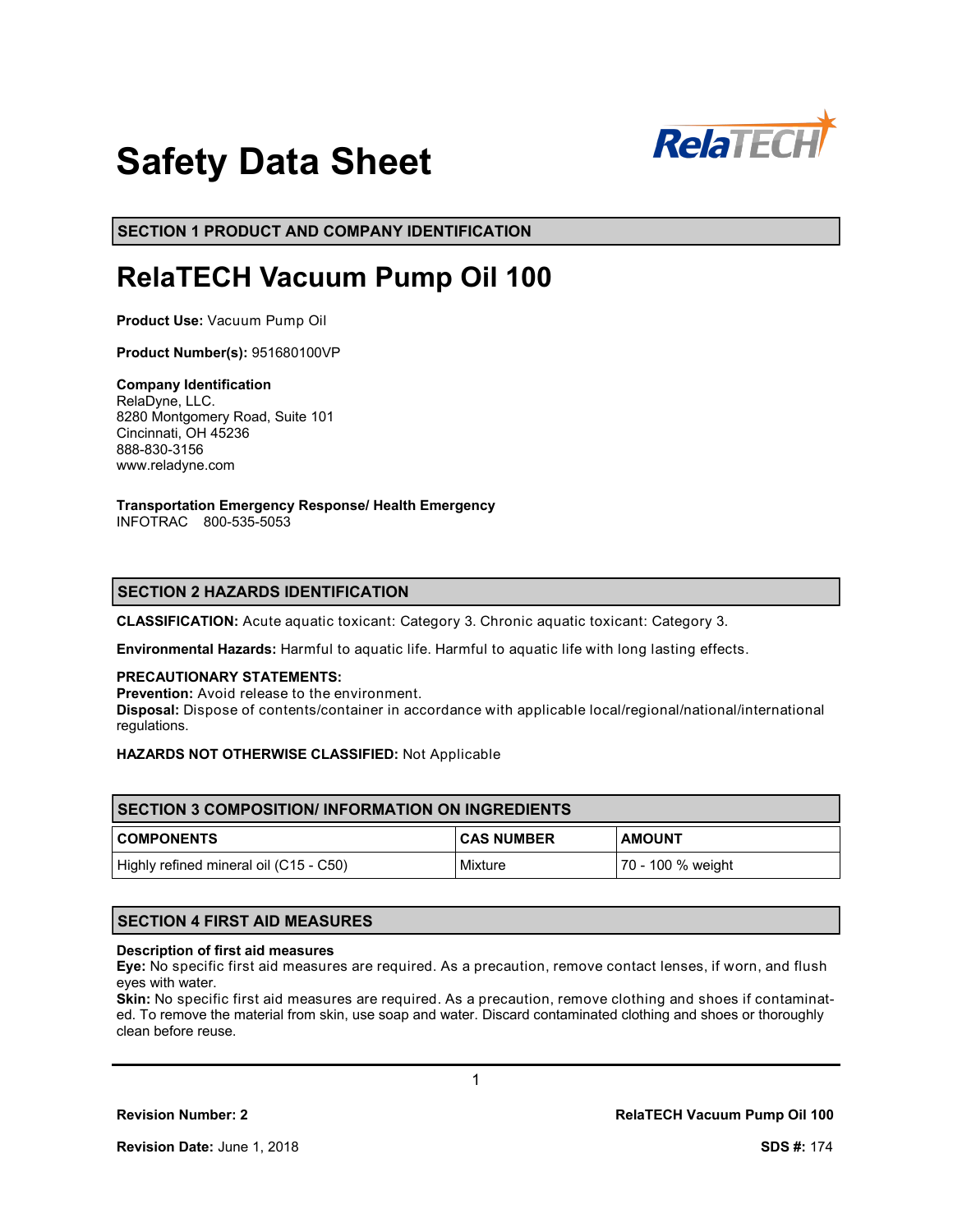**Ingestion:** No specific first aid measures are required. Do not induce vomiting. As a precaution, get medical advice.

**Inhalation:** No specific first aid measures are required. If exposed to excessive levels of material in the air,

#### **Most important symptoms and effects, both acute and delayed IMMEDIATE SYMPTOMS AND HEALTH EFFECTS**

**Eye:** Not expected to cause prolonged or significant eye irritation.

**Skin:** Contact with the skin is not expected to cause prolonged or significant irritation. Contact with the skin is not expected to cause an allergic skin response. Not expected to be harmful to internal organs if absorbed through the skin. High-Pressure Equipment Information: Accidental high-velocity injection under the skin of materials of this type may result in serious injury. Seek medical attention at once should an accident like this occur. The initial wound at the injection site may not appear to be serious at first; but, if left untreated, could result in disfigurement or amputation of the affected part.

#### **Ingestion:** Not expected to be harmful if swallowed.

**Inhalation:** Not expected to be harmful if inhaled. Contains a petroleum-based mineral oil. May cause respiratory irritation or other pulmonary effects following prolonged or repeated inhalation of oil mist at airborne levels above the recommended mineral oil mist exposure limit. Symptoms of respiratory irritation may include coughing and

difficulty breathing.

#### **DELAYED OR OTHER SYMPTOMS AND HEALTH EFFECTS:** Not classified.

#### **Indication of any immediate medical attention and special treatment needed**

**Note to Physicians:** In an accident involving high-pressure equipment, this product may be injected under the skin. Such an accident may result in a small, sometimes bloodless, puncture wound. However, because of its driving force, material injected into a fingertip can be deposited into the palm of the hand. Within 24 hours, there is usually a great deal of swelling, discoloration, and intense throbbing pain. Immediate treatment at a surgical emergency

#### **SECTION 5 FIRE FIGHTING MEASURES**

**EXTINGUISHING MEDIA:** Use water fog, foam, dry chemical or carbon dioxide (CO2) to extinguish flames.

**Unusual Fire Hazards:** Leaks/ruptures in high pressure system using materials of this type can create a fire hazard when in the vicinity of ignition sources (eg. open flame, pilot lights, sparks, or electric arcs).

## **PROTECTION OF FIRE FIGHTERS:**

**Fire Fighting Instructions:** This material will burn although it is not easily ignited. See Section 7 for proper handling and storage. For fires involving this material, do not enter any enclosed or confined fire space without proper protective equipment, including self-contained breathing apparatus.

**Combustion Products:** Highly dependent on combustion conditions. A complex mixture of airborne solids, liquids, and gases including carbon monoxide, carbon dioxide, and unidentified organic compounds will be evolved when this material undergoes combustion.

# **SECTION 6 ACCIDENTAL RELEASE MEASURES**

**Protective Measures:** Eliminate all sources of ignition in vicinity of spilled material.

**Spill Management:** Stop the source of the release if you can do it without risk. Contain release to prevent further contamination of soil, surface water or groundwater. Clean up spill as soon as possible, observing precautions in Exposure Controls/Personal Protection. Use appropriate techniques such as applying non-combustible absorbent materials or pumping. Where feasible and appropriate, remove contaminated soil. Place contaminated materials in disposable containers and dispose of in a manner consistent with applicable regulations. **Reporting:** Report spills to local authorities and/or the U.S. Coast Guard's National Response Center at (800) 424-8802 as appropriate or required.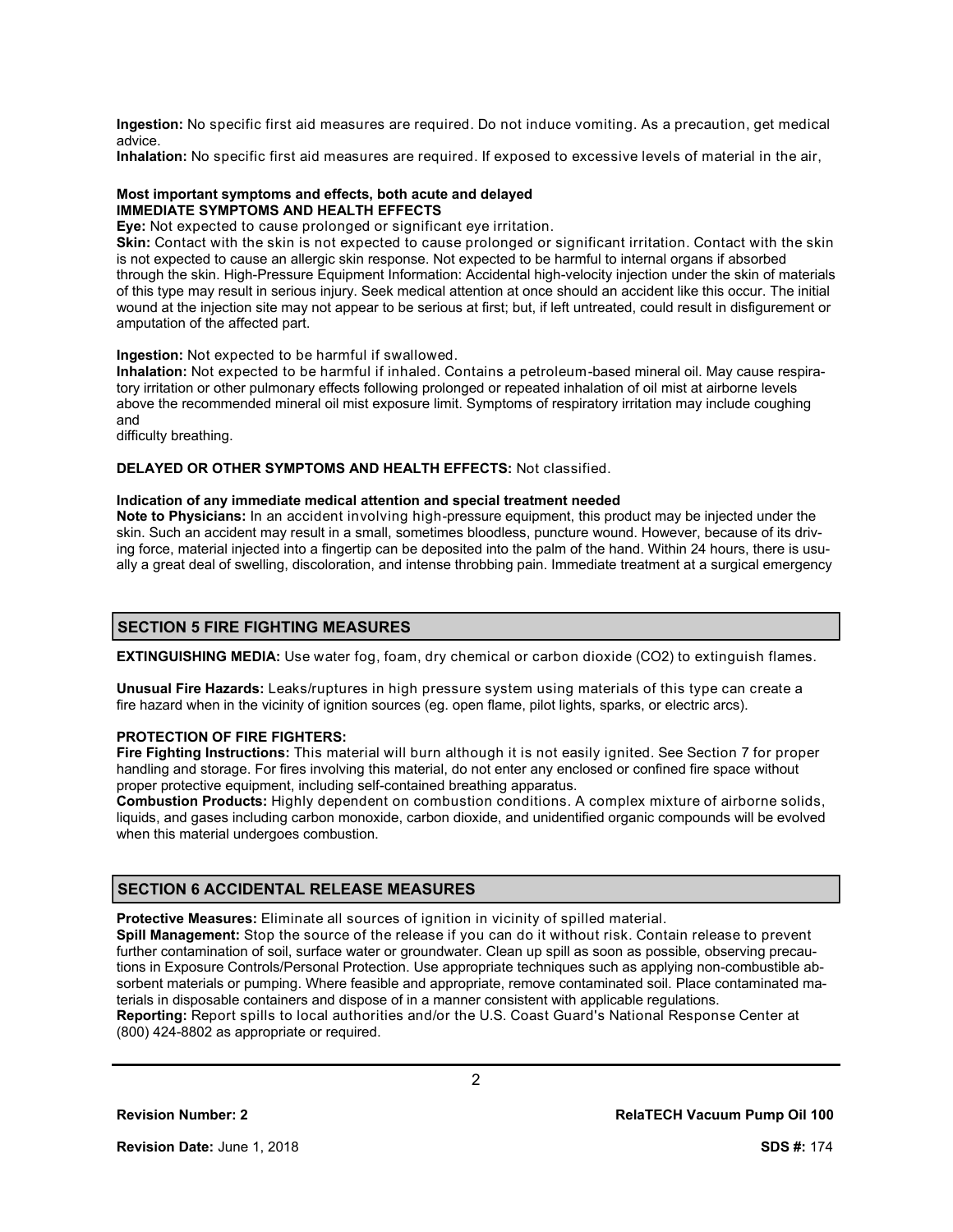# **SECTION 7 HANDLING AND STORAGE**

**General Handling Information:** Avoid contaminating soil or releasing this material into sewage and drainage systems and bodies of water.

**Precautionary Measures:** DO NOT USE IN HIGH PRESSURE SYSTEMS in the vicinity of flames, sparks and hot surfaces. Use only in well ventilated areas. Keep container closed. Keep out of the reach of children. **Static Hazard:** Electrostatic charge may accumulate and create a hazardous condition when handling this material. To minimize this hazard, bonding and grounding may be necessary but may not, by themselves, be sufficient.

Review all operations which have the potential of generating and accumulating an electrostatic charge and/or a flammable atmosphere (including tank and container filling, splash filling, tank cleaning, sampling, gauging, switch loading, filtering, mixing, agitation, and vacuum truck operations) and use appropriate mitigating procedures. For more information, refer to OSHA Standard 29 CFR 1910.106, 'Flammable and Combustible Liquids', National Fire Protection Association (NFPA 77, 'Recommended Practice on Static Electricity', and/or the American Petroleum Institute (API) Recommended Practice 2003, 'Protection Against Ignitions Arising Out of Static, Lightning, and Stray Currents'.

**Container Warnings:** Container is not designed to contain pressure. Do not use pressure to empty container or it may rupture with explosive force. Empty containers retain product residue (solid, liquid, and/or vapor) and can be dangerous. Do not pressurize, cut, weld, braze, solder, drill, grind, or expose such containers to heat, flame, sparks, static electricity, or other sources of ignition. They may explode and cause injury or death. Empty containers

# **SECTION 8 EXPOSURE CONTROLS/PERSONAL PROTECTION**

#### **GENERAL CONSIDERATIONS:**

Consider the potential hazards of this material (see Section 3), applicable exposure limits, job activities, and other substances in the work place when designing engineering controls and selecting personal protective equipment. If engineering controls or work practices are not adequate to prevent exposure to harmful levels of this material, the personal protective equipment listed below is recommended. The user should read and understand all instructions and limitations supplied with the equipment since protection is usually provided for a limited time or under certain circumstances.

### **ENGINEERING CONTROLS:**

Use in a well-ventilated area.

#### **PERSONAL PROTECTIVE EQUIPMENT**

**Eye/Face Protection:** No special eye protection is normally required. Where splashing is possible, wear safety glasses with side shields as a good safety practice.

**Skin Protection:** No special protective clothing is normally required. Where splashing is possible, select protective clothing depending on operations conducted, physical requirements and other substances in the workplace.

Suggested materials for protective gloves include: Nitrile Rubber, Silver Shield, Viton.

**Respiratory Protection:** No respiratory protection is normally required.

If user operations generate an oil mist, determine if airborne concentrations are below the occupational exposure limit for mineral oil mist. If not, wear an approved respirator that provides adequate protection from the measured concentrations of this material. For air-purifying respirators use a particulate cartridge. Use a positive pressure air-

#### **Occupational Exposure Limits:**

| <b>Component</b>                       | Agency       | <b>TWA</b>         | <b>STEL</b>       | Ceiling | <b>Notation</b> |
|----------------------------------------|--------------|--------------------|-------------------|---------|-----------------|
| Highly refined mineral oil (C15 - C50) | l OSHA Z-1   | $5 \text{ ma/m}$ 3 |                   |         |                 |
| Highly refined mineral oil (C15 - C50) | <b>ACGIH</b> | $5 \text{ mg/m}$   | $10 \text{ mg/m}$ |         |                 |

Consult local authorities for appropriate values.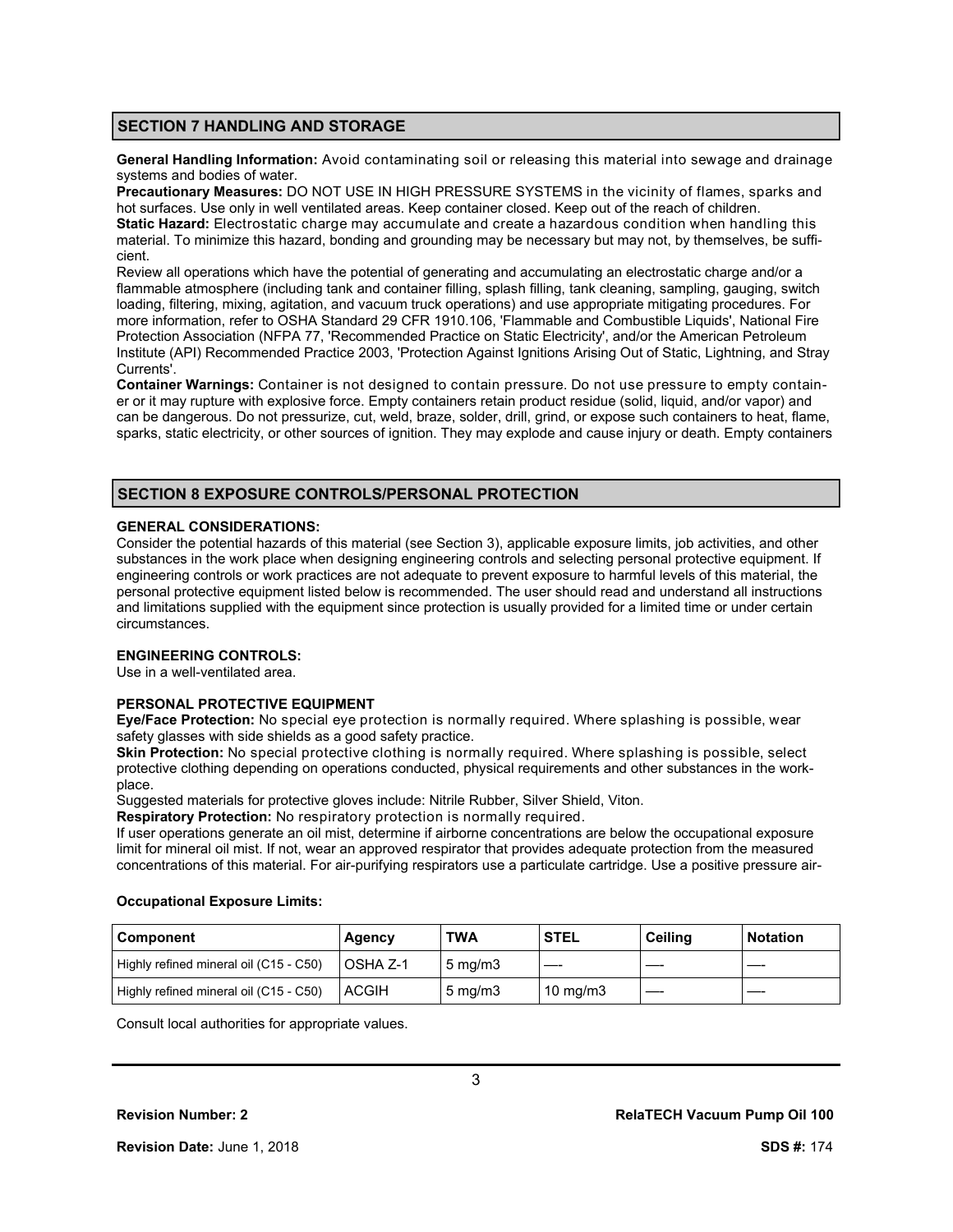# **SECTION 9 PHYSICAL AND CHEMICAL PROPERTIES**

**Attention: the data below are typical values and do not constitute a specification.**

**Color:** Yellow **Physical State:** Liquid **Odor:** Petroleum odor **Odor Threshold:** Not Determined **pH:** Essentially Neutral **Vapor Pressure:** Not Determined **Vapor Density (Air = 1):** Greater than 5 **Initial Boiling Point:** 600°F **Solubility:** Negligible **Freezing Point:** Not Applicable **Specific Gravity:** 0.88 **Viscosity:** 100 cSt @ 40°C **Decomposition temperature:** No data available **Octanol/Water Partition Coefficient:** No data available

**FLAMMABLE PROPERTIES: Flammability (solid, gas):** No Data Available

**Flashpoint:** (Cleveland Open Cup) 225 °C **Autoignition:** Not Determined **Flammability (Explosive) Limits (% by volume in air):** Lower: Not Determined Upper: Not De-

# **SECTION 10 STABILITY AND REACTIVITY**

**Reactivity:** May react with strong acids or strong oxidizing agents, such as chlorates, nitrates, peroxides, etc.

**Chemical Stability:** This material is considered stable under normal ambient and anticipated storage and handling conditions of temperature and pressure.

**Incompatibility With Other Materials:** Not applicable

**Hazardous Decomposition Products:** None known (None expected)

**Hazardous Polymerization:** Hazardous polymerization will not occur.

# **SECTION 11 TOXICOLOGICAL INFORMATION**

#### **Information on toxicological effects**

**Serious Eye Damage/Irritation:** The eye irritation hazard is based on evaluation of data for product components.

**Skin Corrosion/Irritation:** The skin irritation hazard is based on evaluation of data for product components.

**Skin Sensitization:** The skin sensitization hazard is based on evaluation of data for product components.

**Acute Dermal Toxicity:** The acute dermal toxicity hazard is based on evaluation of data for product components.

**Acute Oral Toxicity:** The acute oral toxicity hazard is based on evaluation of data for product components.

**Acute Inhalation Toxicity:** The acute inhalation toxicity hazard is based on evaluation of data for product components.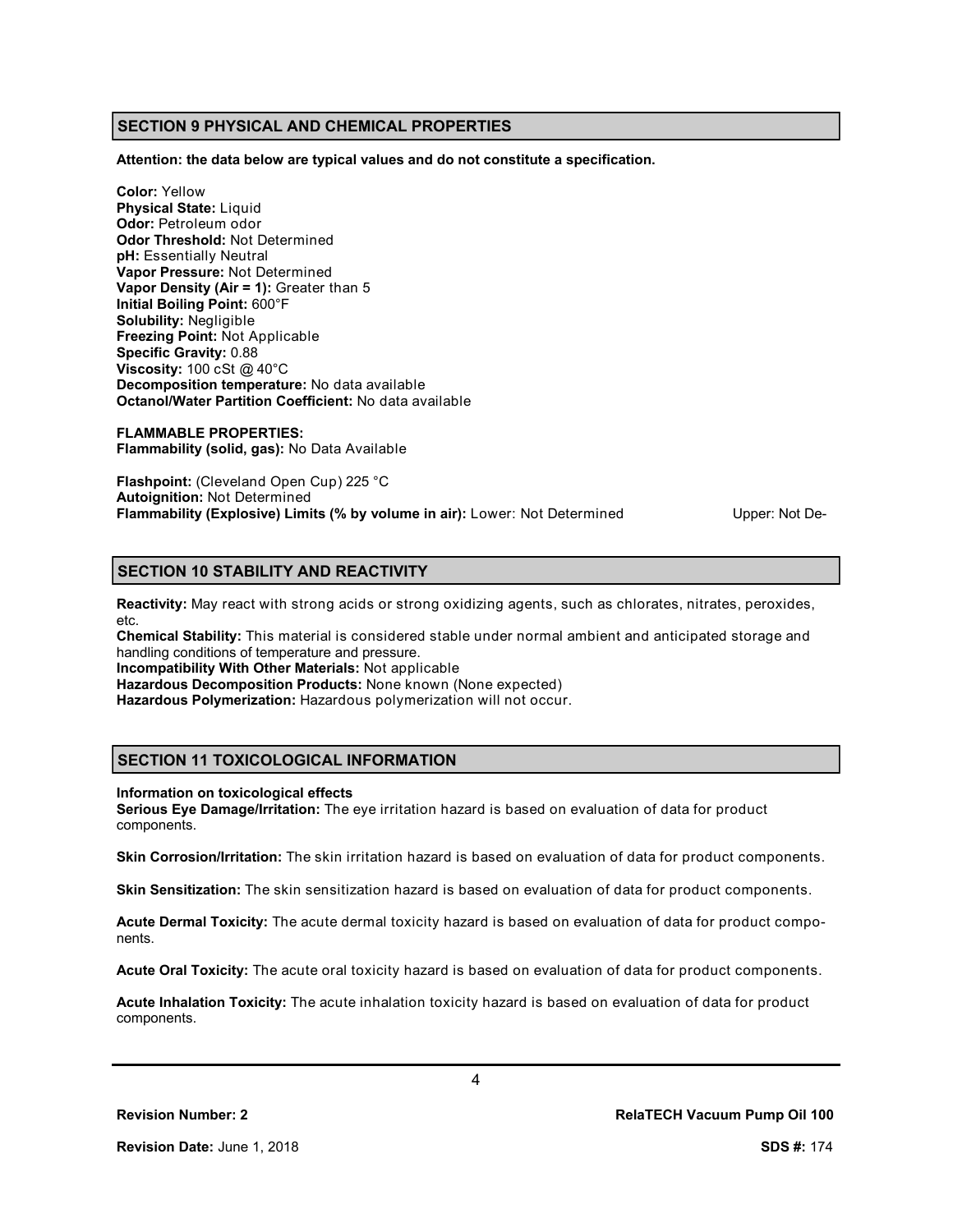#### **Acute Toxicity Estimate:** Not Determined

**Germ Cell Mutagenicity:** The hazard evaluation is based on data for components or a similar material.

**Carcinogenicity:** The hazard evaluation is based on data for components or a similar material.

**Reproductive Toxicity:** The hazard evaluation is based on data for components or a similar material.

**Specific Target Organ Toxicity - Single Exposure:** The hazard evaluation is based on data for components or a similar material.

**Specific Target Organ Toxicity - Repeated Exposure:** The hazard evaluation is based on data for components or a similar material.

#### **ADDITIONAL TOXICOLOGY INFORMATION:**

This product contains petroleum base oils which may be refined by various processes including severe solvent extraction, severe hydrocracking, or severe hydrotreating. None of the oils requires a cancer warning under the OSHA Hazard Communication Standard (29 CFR 1910.1200). These oils have not been listed in the National Toxicology Program (NTP) Annual Report nor have they been classified by the International Agency for Research on Cancer (IARC) as; carcinogenic to humans (Group 1), probably carcinogenic to humans (Group 2A), or possibly carcinogenic to humans (Group 2B). These oils have not been classified by the American Conference of Governmental Industrial Hygienists (ACGIH) as: confirmed human carcinogen (A1), suspected human carcinogen (A2), or confirmed animal carcinogen with unknown relevance to humans (A3).

# **SECTION 12 ECOLOGICAL INFORMATION**

## **ECOTOXICITY**

This material is not expected to be harmful to aquatic organisms. The ecotoxicity hazard is based on an evaluation of data for the components or a similar material. The product has not been tested. The statement has been derived from the properties of the individual components.

#### **MOBILITY**

No data available.

# **PERSISTENCE AND DEGRADABILITY**

This material is not expected to be readily biodegradable. The biodegradability of this material is based on an evaluation of data for the components or a similar material. The product has not been tested. The statement has been derived from the properties of the individual components.

# **POTENTIAL TO BIOACCUMULATE**

Bioconcentration Factor: No data available. Octanol/Water Partition Coefficient: No data available

# **SECTION 13 DISPOAL CONSIDERATIONS**

Use material for its intended purpose or recycle if possible. Oil collection services are available for used oil recycling or disposal. Place contaminated materials in containers and dispose of in a manner consistent with applicable regulations. Contact your sales representative or local environmental or health authorities for approved disposal or recycling methods.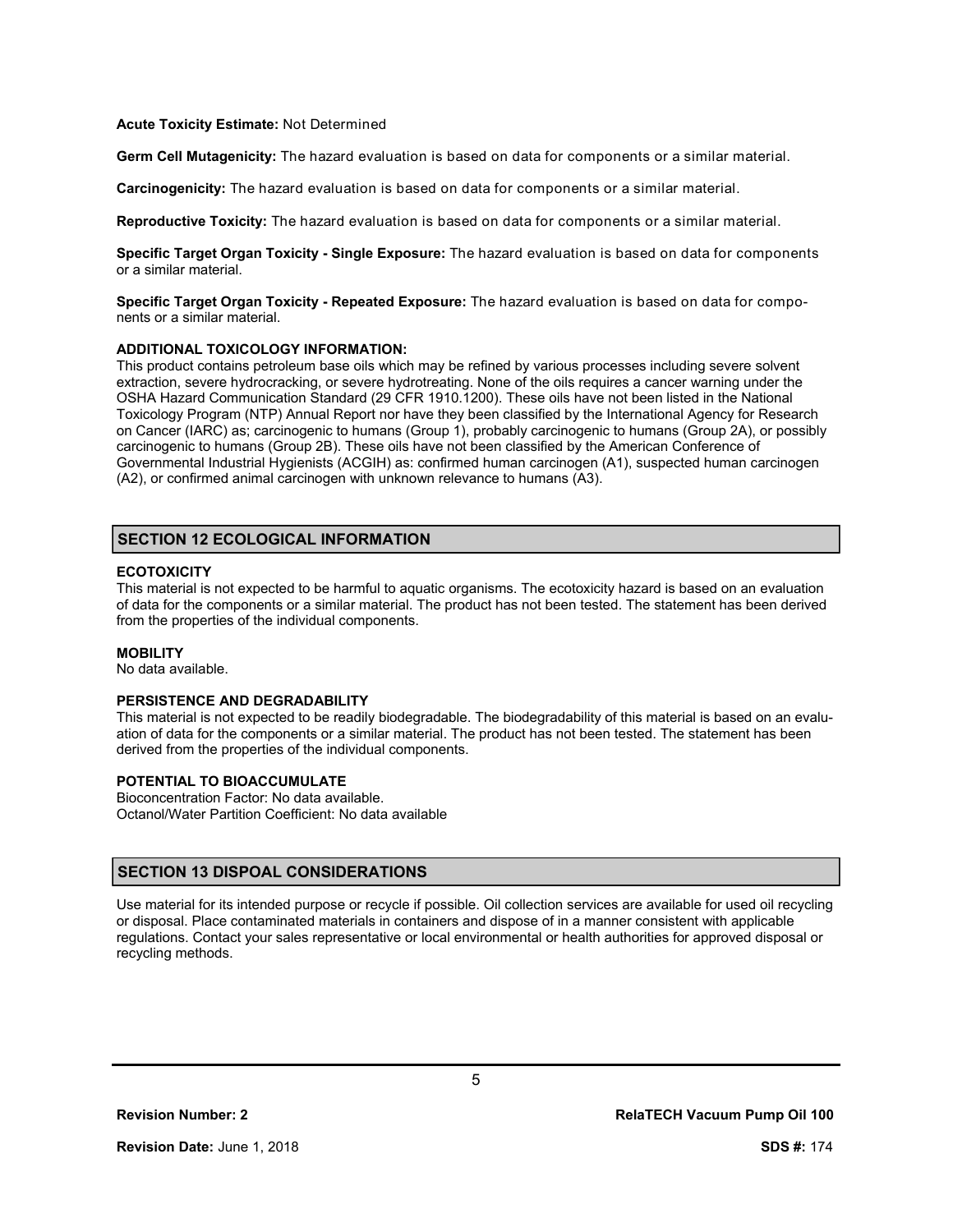# **SECTION 14 TRANSPORT INFORMATION**

The description shown may not apply to all shipping situations. Consult 49CFR, or appropriate Dangerous Goods Regulations, for additional description requirements (e.g., technical name) and mode-specific or quantityspecific shipping requirements.

**DOT Shipping Description:** PETROLEUM LUBRICATING OIL, NOT REGULATED AS A HAZARDOUS MATERIAL FOR TRANSPORTATION UNDER 49 CFR

**IMO/IMDG Shipping Description:** PETROLEUM LUBRICATING OIL; NOT REGULATED AS DANGEROUS GOODS FOR TRANSPORT UNDER THE IMDG CODE

**ICAO/IATA Shipping Description:** PETROLEUM LUBRICATING OIL; NOT REGULATED AS DANGEROUS GOODS FOR TRANSPORT UNDER ICAO TI OR IATA DGR

**Transport in bulk according to Annex II of MARPOL 73/78 and the IBC code:** Not applicable

# **SECTION 15 REGULATORY INFORMATION**

| <b>EPCRA 311/312 CATEGORIES:</b>  | 1. Immediate (Acute) Health Effects:<br>2. Delayed (Chronic) Health Effects:<br>3. Fire Hazard:<br>4. Sudden Release of Pressure Hazard:<br>5. Reactivity Hazard: | NO.<br><b>NO</b><br><b>NO</b><br><b>NO</b><br>NO. |
|-----------------------------------|-------------------------------------------------------------------------------------------------------------------------------------------------------------------|---------------------------------------------------|
| <b>REGULATORY LISTS SEARCHED:</b> |                                                                                                                                                                   |                                                   |
| 01-1=IARC Group 1                 | 03=EPCRA 313                                                                                                                                                      |                                                   |
| 01-2A=IARC Group 2A               | 04=CA Proposition 65                                                                                                                                              |                                                   |
| 01-2B=IARC Group 2B               | 05=MA RTK                                                                                                                                                         |                                                   |
| 02=NTP Carcinogen                 | 06=NJ RTK                                                                                                                                                         |                                                   |
|                                   | 07=PA RTK                                                                                                                                                         |                                                   |

No components of this material are found on the regulatory lists above.

#### **CHEMICAL INVENTORIES:**

All components comply with the following chemical inventory requirements: AICS (Australia), DSL (Canada), EINECS (European Union), IECSC (China), KECI (Korea), PICCS (Philippines), TSCA (United States).

One or more components does not comply with the following chemical inventory requirements: ENCS (Japan).

#### **NEW JERSEY RTK CLASSIFICATION:**

Under the New Jersey Right-to-Know Act L. 1983 Chapter 315 N.J.S.A. 34:5A-1 et. seq., the product is to be identified as follows: PETROLEUM OIL (Lubricating oil)

| <b>SECTION 16 OTHER INFORMATION</b> |             |                 |               |
|-------------------------------------|-------------|-----------------|---------------|
| <b>NFPA RATINGS:</b>                | Health: $0$ | Flammability: 1 | Reactivity: 0 |
| <b>HMIS RATINGS:</b>                | Health: 1   | Flammability: 1 | Reactivity: 0 |

**Revision Number: 2 RelaTECH Vacuum Pump Oil 100**